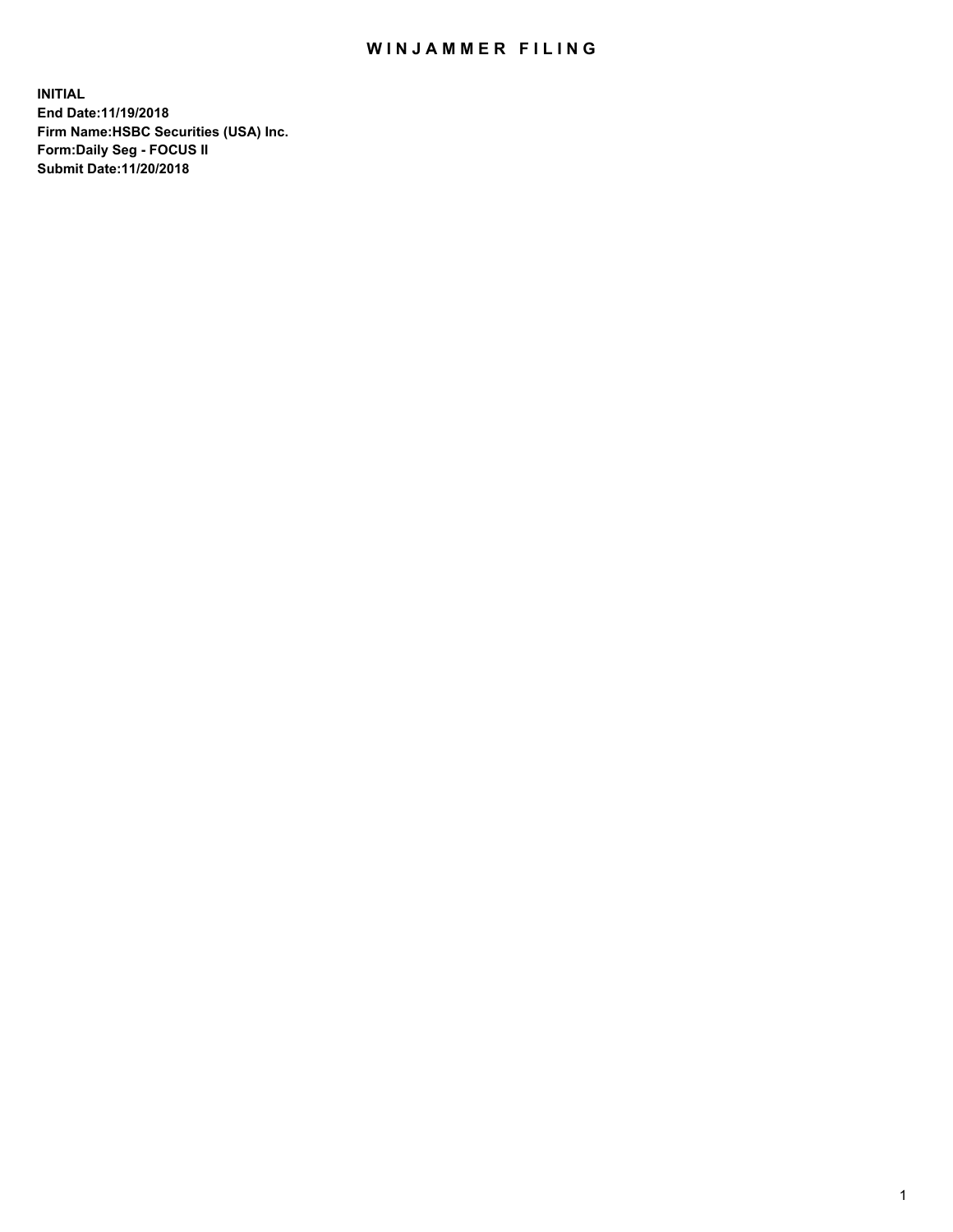**INITIAL End Date:11/19/2018 Firm Name:HSBC Securities (USA) Inc. Form:Daily Seg - FOCUS II Submit Date:11/20/2018 Daily Segregation - Cover Page**

| Name of Company                                                                                                                                                                                                                                                                                                                | <b>HSBC Securities (USA) Inc.</b>                          |
|--------------------------------------------------------------------------------------------------------------------------------------------------------------------------------------------------------------------------------------------------------------------------------------------------------------------------------|------------------------------------------------------------|
| <b>Contact Name</b>                                                                                                                                                                                                                                                                                                            | <b>Michael Vacca</b>                                       |
| <b>Contact Phone Number</b>                                                                                                                                                                                                                                                                                                    | 212-525-7951                                               |
| <b>Contact Email Address</b>                                                                                                                                                                                                                                                                                                   | michael. Vacca@us.hsbc.com                                 |
| FCM's Customer Segregated Funds Residual Interest Target (choose one):<br>a. Minimum dollar amount: ; or<br>b. Minimum percentage of customer segregated funds required:% ; or<br>c. Dollar amount range between: and; or<br>d. Percentage range of customer segregated funds required between:% and%.                         | 109,000,000<br><u>0</u><br><u>00</u><br>0 <sub>0</sub>     |
| FCM's Customer Secured Amount Funds Residual Interest Target (choose one):<br>a. Minimum dollar amount: ; or<br>b. Minimum percentage of customer secured funds required:%; or<br>c. Dollar amount range between: and; or<br>d. Percentage range of customer secured funds required between: % and %.                          | 25,000,000<br><u>0</u><br>0 <sup>0</sup><br>0 <sub>0</sub> |
| FCM's Cleared Swaps Customer Collateral Residual Interest Target (choose one):<br>a. Minimum dollar amount: ; or<br>b. Minimum percentage of cleared swaps customer collateral required:% ; or<br>c. Dollar amount range between: and; or<br>d. Percentage range of cleared swaps customer collateral required between:% and%. | 100,000,000<br><u>0</u><br>0 <sup>0</sup><br>00            |

Attach supporting documents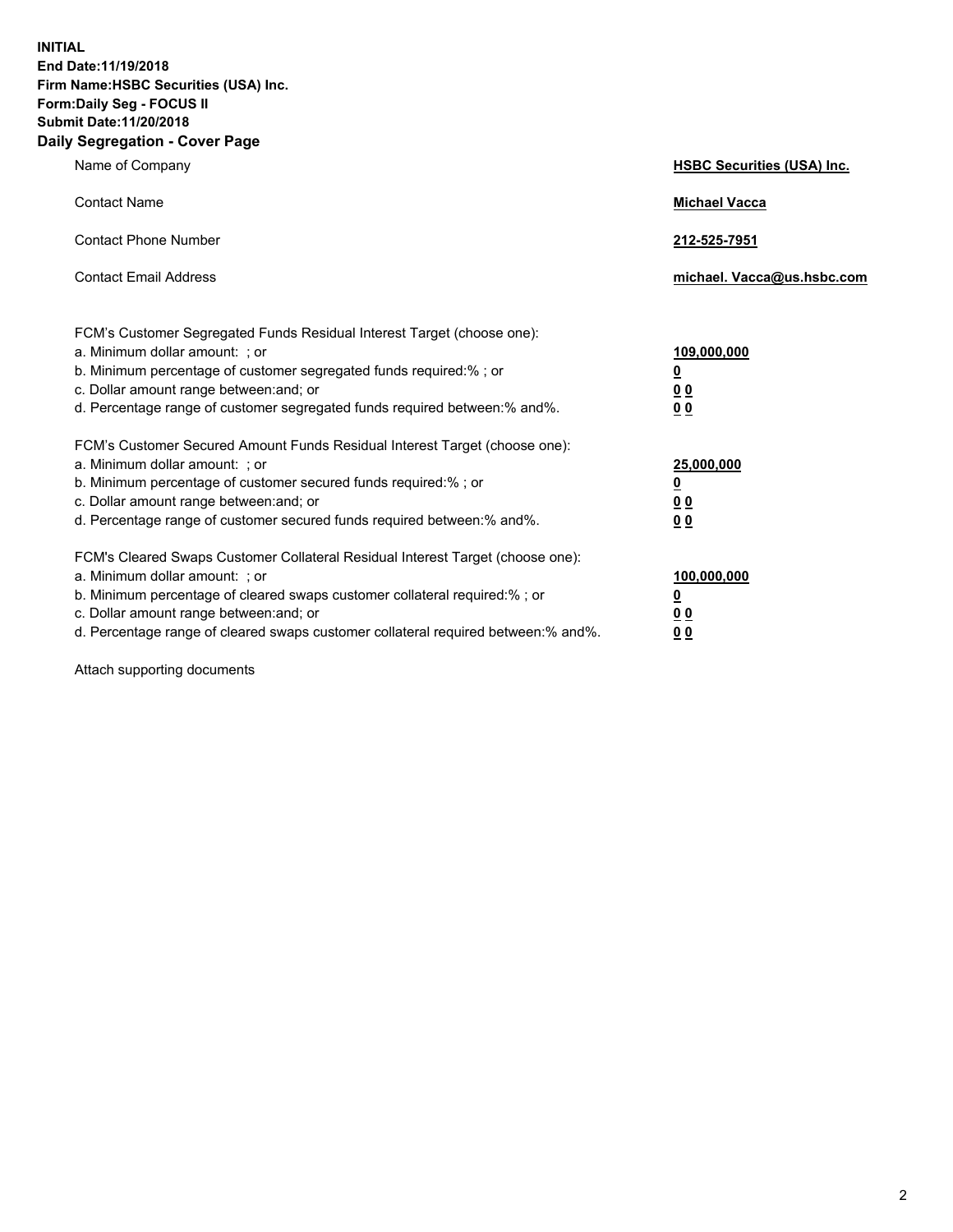**INITIAL End Date:11/19/2018 Firm Name:HSBC Securities (USA) Inc. Form:Daily Seg - FOCUS II Submit Date:11/20/2018 Daily Segregation - Secured Amounts** Foreign Futures and Foreign Options Secured Amounts Amount required to be set aside pursuant to law, rule or regulation of a foreign government or a rule of a self-regulatory organization authorized thereunder **0** [7305] 1. Net ledger balance - Foreign Futures and Foreign Option Trading - All Customers A. Cash **-587,000** [7315] B. Securities (at market) **63,019,930** [7317] 2. Net unrealized profit (loss) in open futures contracts traded on a foreign board of trade **62,077,812** [7325] 3. Exchange traded options a. Market value of open option contracts purchased on a foreign board of trade **0** [7335] b. Market value of open contracts granted (sold) on a foreign board of trade **0** [7337] 4. Net equity (deficit) (add lines 1. 2. and 3.) **124,510,742** [7345] 5. Account liquidating to a deficit and account with a debit balances - gross amount **158,934** [7351] Less: amount offset by customer owned securities **-26,937** [7352] **131,997** [7354] 6. Amount required to be set aside as the secured amount - Net Liquidating Equity Method (add lines 4 and 5) **124,642,739** [7355] 7. Greater of amount required to be set aside pursuant to foreign jurisdiction (above) or line 6. **124,642,739** [7360] FUNDS DEPOSITED IN SEPARATE REGULATION 30.7 ACCOUNTS 1. Cash in banks A. Banks located in the United States **27,259,520** [7500] B. Other banks qualified under Regulation 30.7 **0** [7520] **27,259,520** [7530] 2. Securities A. In safekeeping with banks located in the United States **26,652,614** [7540] B. In safekeeping with other banks qualified under Regulation 30.7 **29,712,849** [7560] **56,365,463** [7570] 3. Equities with registered futures commission merchants A. Cash **0** [7580] B. Securities **0** [7590] C. Unrealized gain (loss) on open futures contracts **0** [7600] D. Value of long option contracts **0** [7610] E. Value of short option contracts **0** [7615] **0** [7620] 4. Amounts held by clearing organizations of foreign boards of trade A. Cash **0** [7640] B. Securities **0** [7650] C. Amount due to (from) clearing organization - daily variation **0** [7660] D. Value of long option contracts **0** [7670] E. Value of short option contracts **0** [7675] **0** [7680] 5. Amounts held by members of foreign boards of trade A. Cash **-23,110,520** [7700] B. Securities **36,367,316** [7710] C. Unrealized gain (loss) on open futures contracts **62,077,812** [7720] D. Value of long option contracts **0** [7730] E. Value of short option contracts **0** [7735] **75,334,608** [7740] 6. Amounts with other depositories designated by a foreign board of trade **0** [7760] 7. Segregated funds on hand **0** [7765] 8. Total funds in separate section 30.7 accounts **158,959,591** [7770] 9. Excess (deficiency) Set Aside for Secured Amount (subtract line 7 Secured Statement Page 1 from Line 8) **34,316,852** [7380] 10. Management Target Amount for Excess funds in separate section 30.7 accounts **25,000,000** [7780]

11. Excess (deficiency) funds in separate 30.7 accounts over (under) Management Target **9,316,852** [7785]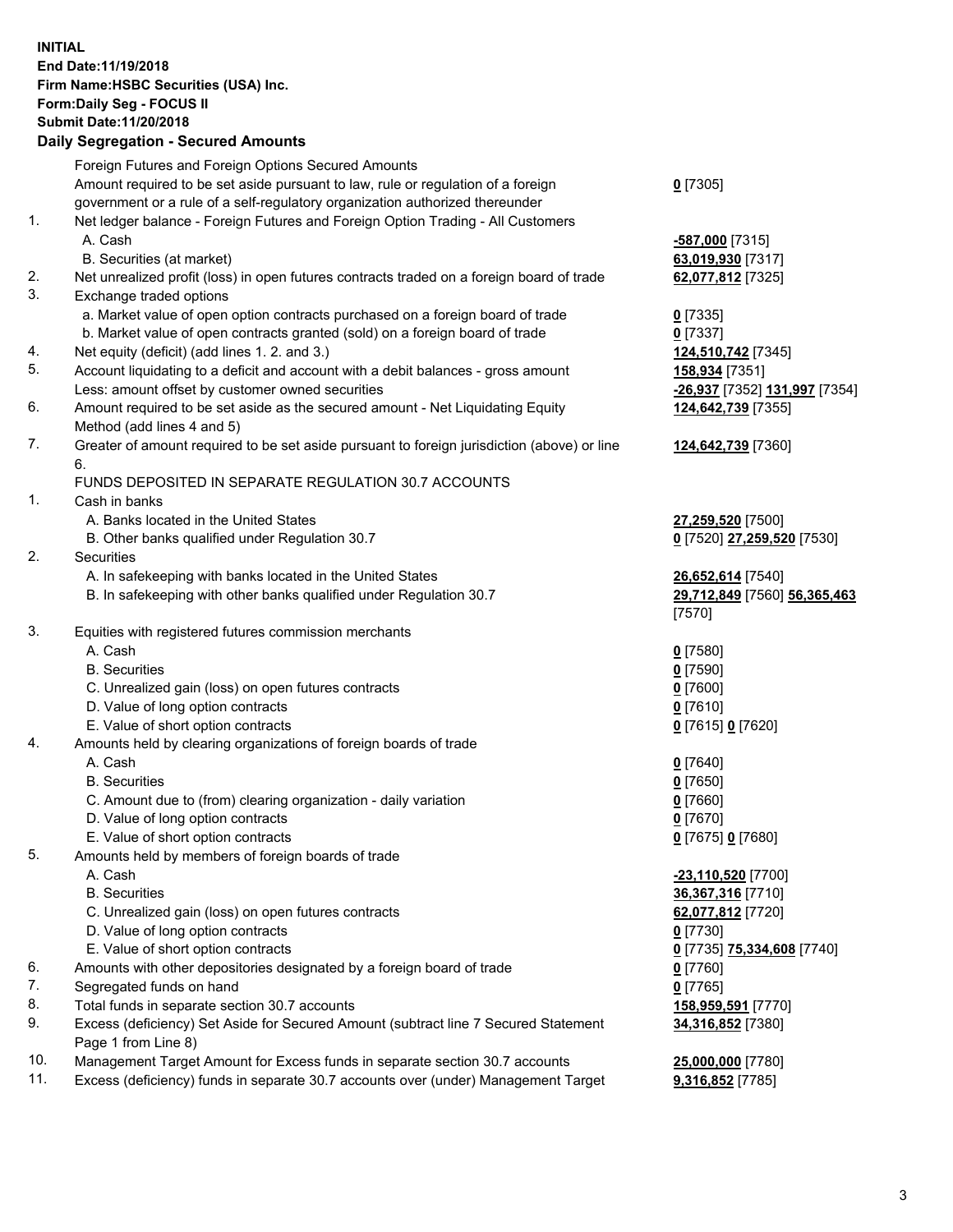|     | <b>INITIAL</b>                                                                      |                                                        |
|-----|-------------------------------------------------------------------------------------|--------------------------------------------------------|
|     | End Date: 11/19/2018                                                                |                                                        |
|     | Firm Name: HSBC Securities (USA) Inc.                                               |                                                        |
|     | Form: Daily Seg - FOCUS II                                                          |                                                        |
|     | Submit Date: 11/20/2018                                                             |                                                        |
|     | Daily Segregation - Segregation Statement                                           |                                                        |
|     | SEGREGATION REQUIREMENTS(Section 4d(2) of the CEAct)                                |                                                        |
| 1.  | Net ledger balance                                                                  |                                                        |
|     | A. Cash                                                                             | 244,816,433 [7010]                                     |
|     | B. Securities (at market)                                                           | 1,918,480,819 [7020]                                   |
| 2.  | Net unrealized profit (loss) in open futures contracts traded on a contract market  | -12,122,542 [7030]                                     |
| 3.  | Exchange traded options                                                             |                                                        |
|     | A. Add market value of open option contracts purchased on a contract market         | 367,305,850 [7032]                                     |
|     | B. Deduct market value of open option contracts granted (sold) on a contract market | -309,017,079 [7033]                                    |
| 4.  | Net equity (deficit) (add lines 1, 2 and 3)                                         | 2,209,463,481 [7040]                                   |
| 5.  | Accounts liquidating to a deficit and accounts with                                 |                                                        |
|     | debit balances - gross amount                                                       | 293,684,608 [7045]                                     |
|     | Less: amount offset by customer securities                                          | <mark>-293,684,608</mark> [7047] <mark>0</mark> [7050] |
| 6.  | Amount required to be segregated (add lines 4 and 5)                                | 2,209,463,481 [7060]                                   |
|     | FUNDS IN SEGREGATED ACCOUNTS                                                        |                                                        |
| 7.  | Deposited in segregated funds bank accounts                                         |                                                        |
|     | A. Cash                                                                             | 17,179,274 [7070]                                      |
|     | B. Securities representing investments of customers' funds (at market)              | 49,999,941 [7080]                                      |
|     | C. Securities held for particular customers or option customers in lieu of cash (at | 610,059,344 [7090]                                     |
|     | market)                                                                             |                                                        |
| 8.  | Margins on deposit with derivatives clearing organizations of contract markets      |                                                        |
|     | A. Cash                                                                             | 20,092,118 [7100]                                      |
|     | B. Securities representing investments of customers' funds (at market)              | 328,222,280 [7110]                                     |
|     | C. Securities held for particular customers or option customers in lieu of cash (at | 1,306,767,660 [7120]                                   |
|     | market)                                                                             |                                                        |
| 9.  | Net settlement from (to) derivatives clearing organizations of contract markets     | -10,948,734 [7130]                                     |
| 10. | Exchange traded options                                                             |                                                        |
|     | A. Value of open long option contracts                                              | 367,305,850 [7132]                                     |
|     | B. Value of open short option contracts                                             | -309,017,079 [7133]                                    |
| 11. | Net equities with other FCMs                                                        |                                                        |
|     | A. Net liquidating equity                                                           | 11,175,330 [7140]                                      |
|     | B. Securities representing investments of customers' funds (at market)              | $0$ [7160]                                             |
|     | C. Securities held for particular customers or option customers in lieu of cash (at | $0$ [7170]                                             |
|     | market)                                                                             |                                                        |
| 12. | Segregated funds on hand                                                            | 1,653,815 [7150]                                       |
| 13. | Total amount in segregation (add lines 7 through 12)                                | 2,392,489,799 [7180]                                   |
| 14. | Excess (deficiency) funds in segregation (subtract line 6 from line 13)             | 183,026,318 [7190]                                     |
| 15. | Management Target Amount for Excess funds in segregation                            | 109,000,000 [7194]                                     |
| 16. | Excess (deficiency) funds in segregation over (under) Management Target Amount      | 74,026,318 [7198]                                      |

16. Excess (deficiency) funds in segregation over (under) Management Target Amount Excess

4